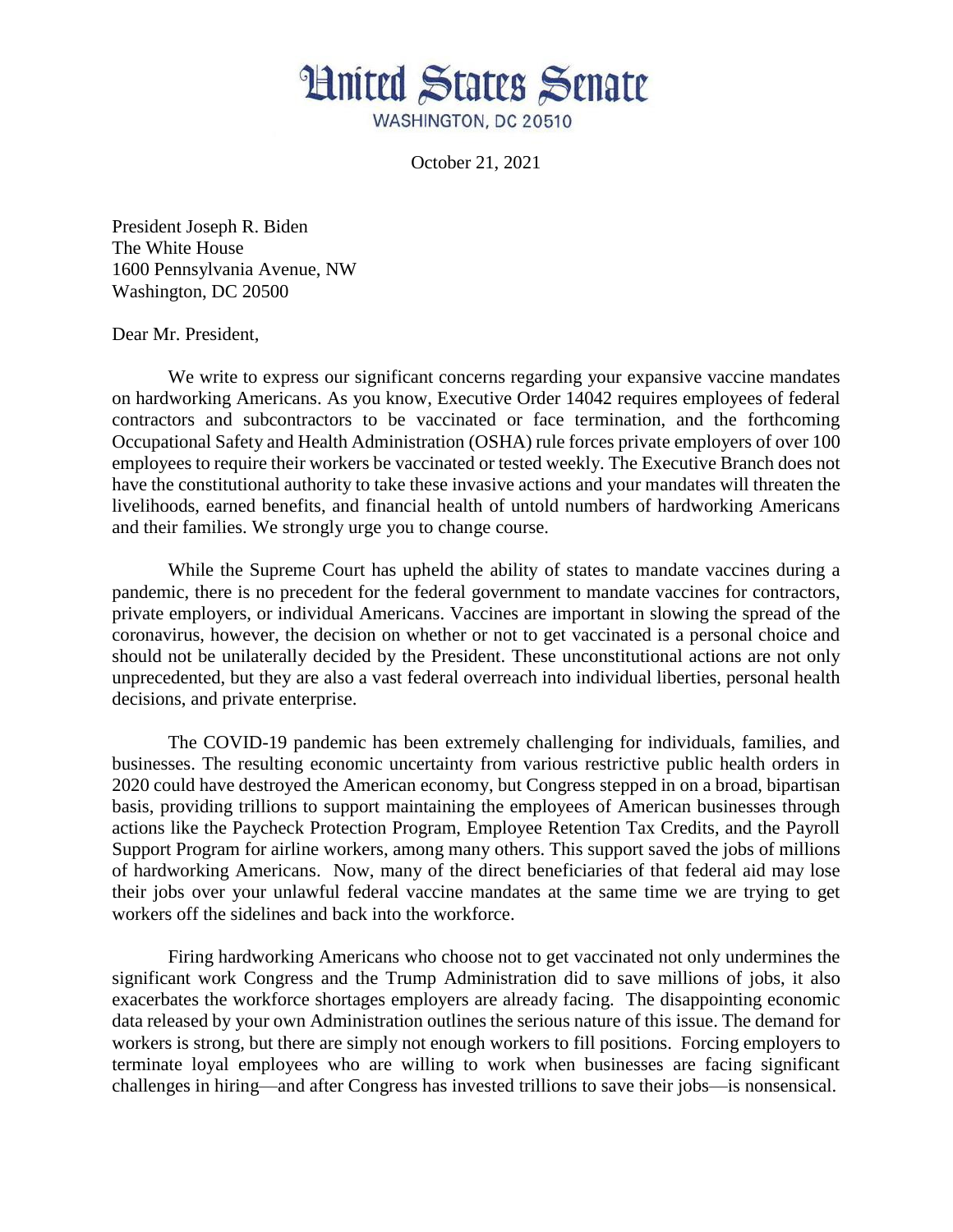Your actions have put businesses and hardworking Americans in an unnecessary bind. Both your Executive Order and the OSHA rule disregard public input and instead use coercion to force implementation of the vaccine mandate. In particular, Executive Order 14402 side steps the public rulemaking process required under the Administrative Procedures Act in favor of using agency guidance. Similarly, OSHA is releasing an Emergency Temporary Standard, which bypasses the public process. Both mandates are an extreme abuse of power, and those who are most negatively impacted have not even been afforded an opportunity to provide comment.

Beyond sidestepping public input, the mandate on contractors does not include an option for testing in lieu of a vaccine, making it particularly onerous and discriminatory. Instead, businesses who receive federal contracts will be required to submit to an even higher standard than OSHA is expected to require for other private sector employers. In addition, neither mandate considers natural immunity.

We all want to put this pandemic behind us for the benefit of our health, our families, and our economy, but we cannot lose sight of the massive, negative impacts that your mandates will have on hardworking Americans and their families. We urge you to change course for the sake of hardworking Americans and their families.

Sincerely,

Dan Scell

Dan Sullivan Tommy Tuberville

Mike Braun  $\overline{\phantom{a}}$  , and the contract of the contract of the contract of the contract of the contract of the contract of the contract of the contract of the contract of the contract of the contract of the contract of the contrac

Mike Braun Cynthia Lummis

Det Diader

\_\_\_\_\_\_\_\_\_\_\_\_\_\_\_\_\_\_\_\_\_\_ \_\_\_\_\_\_\_\_\_\_\_\_\_

Deb Fischer Steve Daines

 $\sqrt{m}$  $\overline{\phantom{a}}$  , and the contract of the contract of the contract of the contract of the contract of the contract of the contract of the contract of the contract of the contract of the contract of the contract of the contrac

United States Senate United States Senate

Gynthiad M

United States Senator United States Senator

Leve Dains

United States Senator United States Senator